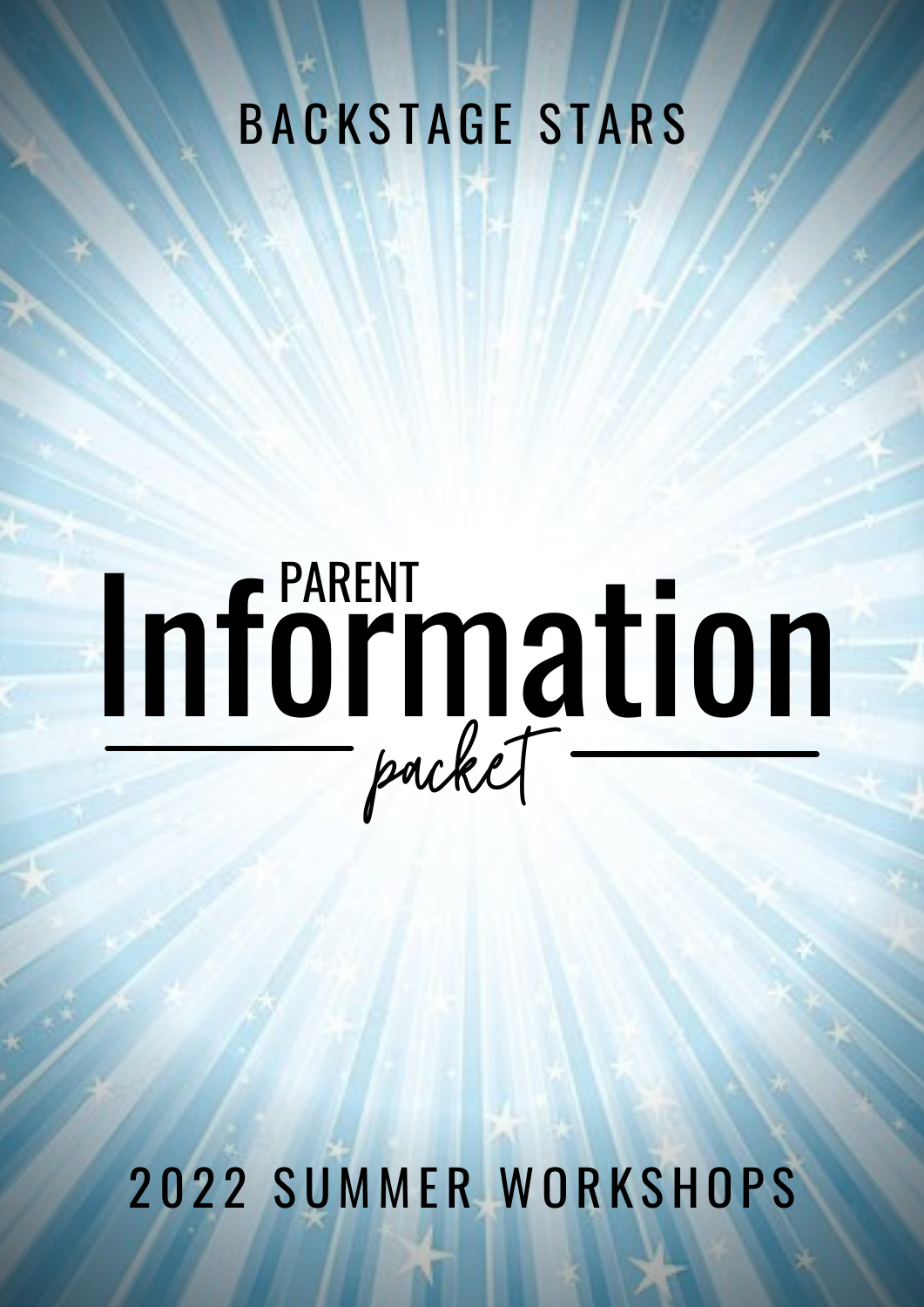About our Workshops

#### **WHAT'S ON OFFER AT BACKSTAGE STARS**

We have so much on offer for all of the students attending our workshops including:

- **Performing Arts skills**
	- Dance, drama and vocals are all taught by specialist instructors
- **Stagecraft skills** including costume design, stage makeup, props, staging and more!
- **Student director** positions
- Other activities including **choreography competitions, tuck shop, discovering your hidden talents and making new friends**!

#### **W H A T T O B R I N G W I T H Y O U**

Students will need to have the following items with them when attending the workshop:

- **Plenty to eat and drink** for lunch and for in your breaks
- A **small amount of change** if you would like to purchase something from the tuck shop (items are between 10p-70p)
- **Pens, pencils and a notebook**
	- We will be taking notes about the performance throughout the day!
- A **big smile!**

#### **W H A T T O W E A R**

Throughout the day, students will be taking part in a variety of activities including dance, drama and singing so you will need to wear something you can **easily move in**!

- T-shirts
- Leggings
- Shorts
- Leotards
- Tracksuit Bottoms

Students will also **receive their show t-shirt on the first day**!

#### **T I M I N G S**

Students are able to arrive and be **registered from 8:30am-9am** and must be signed in by a parent or guardian. **Collection begins from 3:30pm** - please note, no student will be able to leave on their own unless we have written permission from the parent/guardian.

On the final day, our **show will start from 5:30pm**. The show is free for friends and family but **tickets are limited due to COVID guidelines**.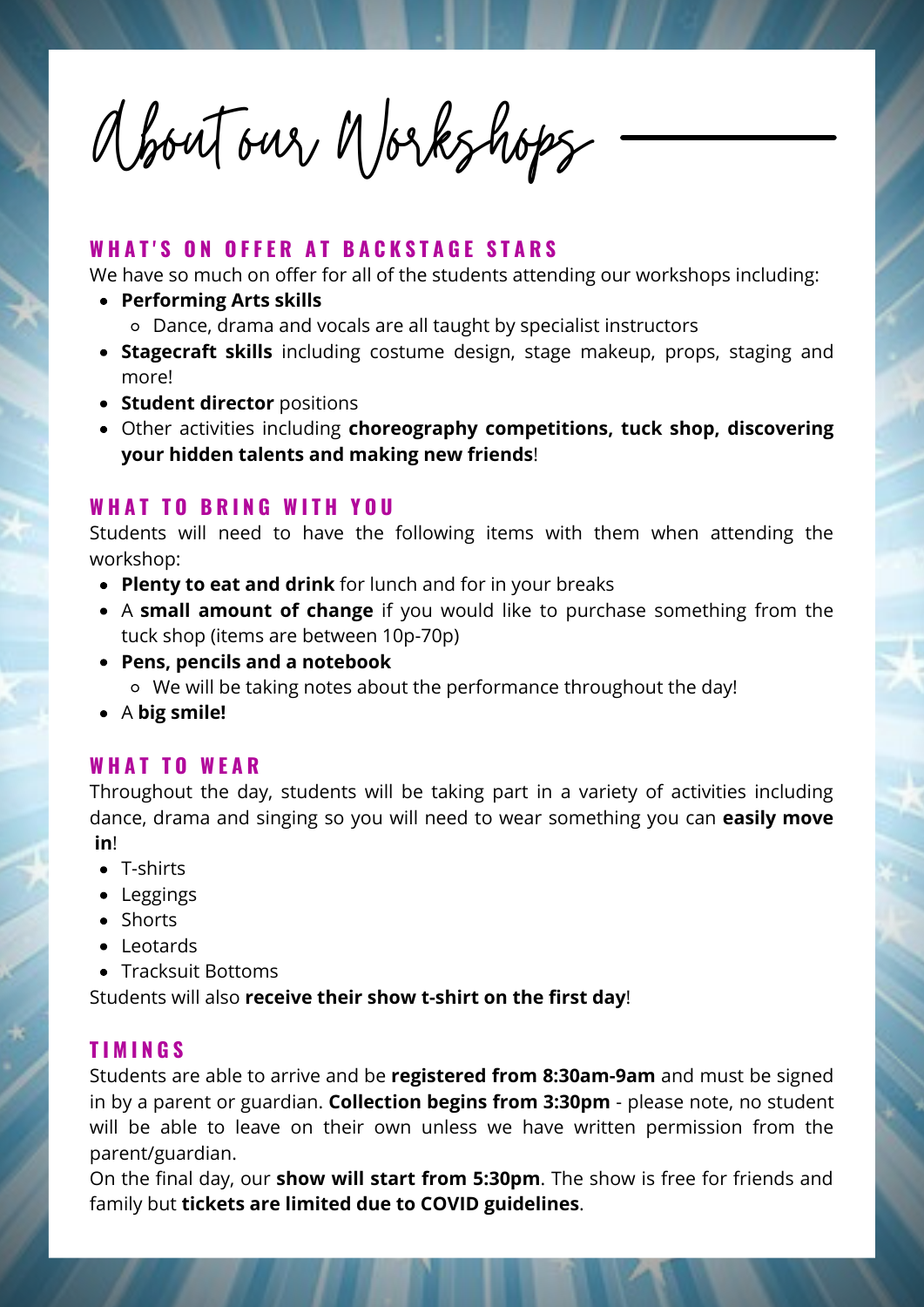Booking

FIND OUT HOW TO BOOK YOUR BACKSTAGF STARS PLACF!



Reserve your place using our easy online booking form that can be found here! Please ensure you have read the terms and conditions in this document before reserving your place.



1

Once you've sent in your booking form, you will receive a confirmation email. The confirmation email will contain all the information you need to make payment for your place!

Your place will be confirmed once payment has been received!

# **P R I C I N G**

3

**£150 per student - 10% sibling discount available**

# **W H A T ' S I N C L U D E D I N T H I S P R I C E**

- 5 days of specialist Performing Arts training
- Show T-Shirt
- Professional photography of your child in the production
- Staging, props, costumes and stage makeup for the show!
- Free show tickets for friends and family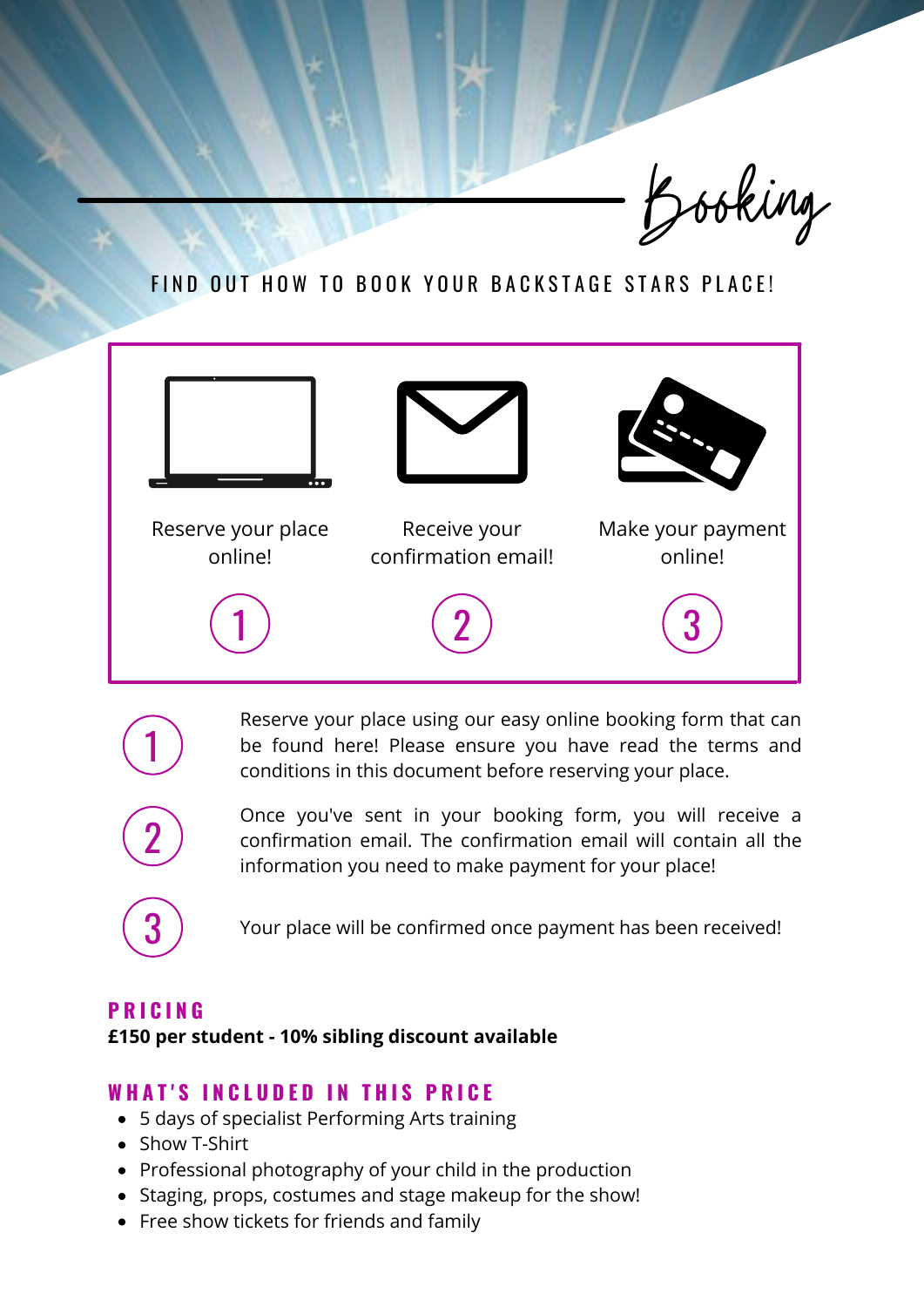2021 Summer Workshops

#### **S U M M E R W O R K S H O P O N E**

**The Macready Theatre, Rugby School, Lawrence Sheriff Street, Rugby CV22 5DA**

Monday 1st August - Friday 5th August 2021



## **S U M M E R W O R K S H O P T W O**

**North Leamington School, Sandy Lane, Blackdown, Leamington Spa CV32 6RD**

Monday 15th August - Friday 19th August 2021



### **Y O U R T E A C H I N G T E A M**

Backstage Stars only works with **highly qualified, specialist teaching staff**! We are lucky to have teachers that have specialised in their own performing arts area including dance, drama, musical theatre and singing.

Each of our workshops has a different team of teachers and your workshop's teaching team will be in your Student Welcome Packet!

All of our teachers have **Enhanced DBS checks, First Aid training and Safeguarding training on top of their performing arts training**. Our students safety is our top priority whilst they are attending our workshops!

Katie Harcourt is the director of Backstage Stars and is the **lead contact for all workshops**. Katie has many years of experience both performing and producing shows in some of the nation's top theatres including Sadler's Wells, The Royal Albert Hall and Birmingham Hippodrome! She can be found leading the dance aspect of our workshops as well as directing and producing the shows.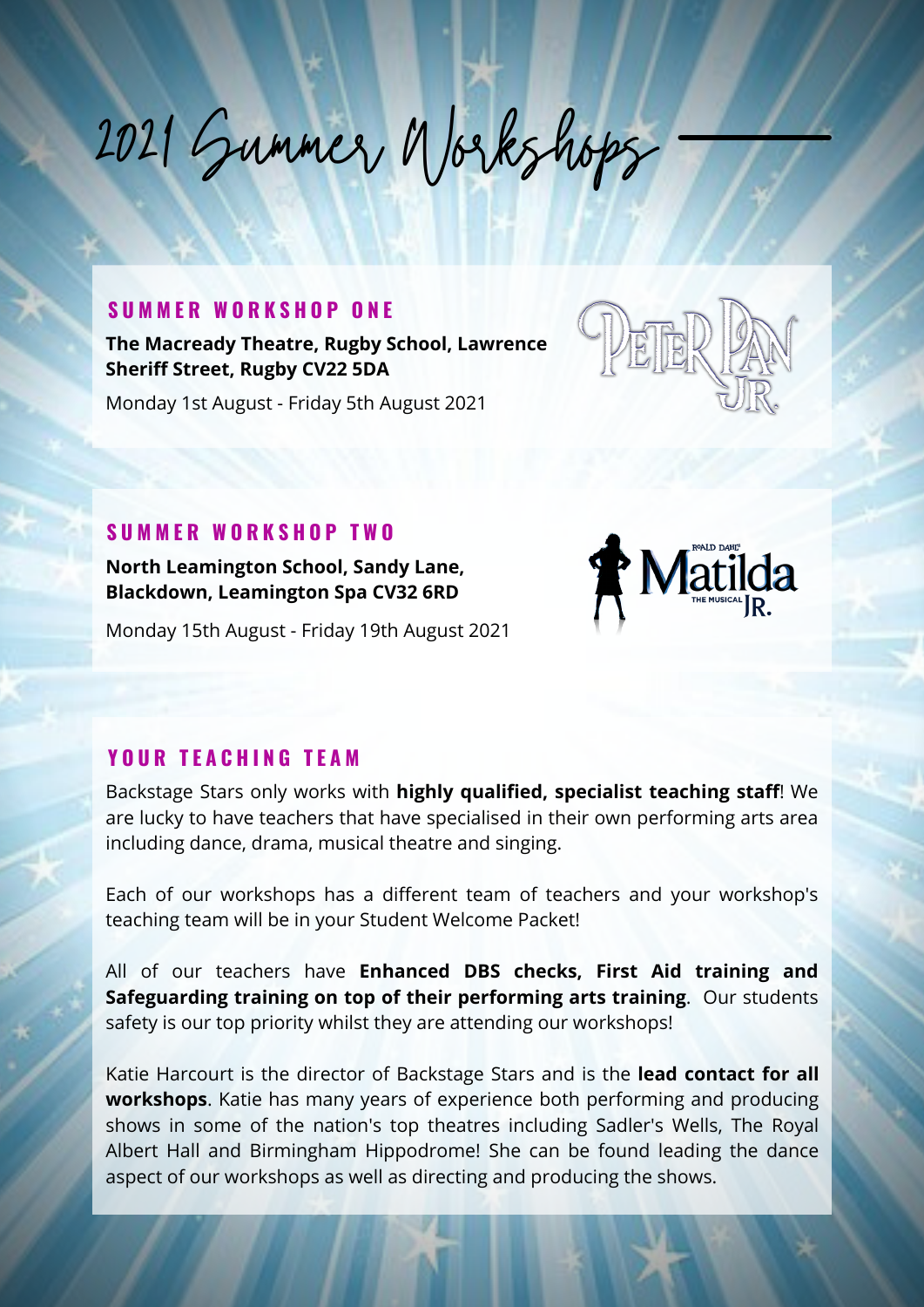Terms and Conditions

#### **BOOKINGS, CANCELLATIONS AND PAYMENT**

Your place on the workshop will be confirmed **once full payment has been received**. A refund in the **form of a credit** (to be used towards another Backstage Stars workshop) will be given where the cancellation has been made at least 7 days before the start date of the workshop. A 50% credit will be given if a cancellation is made within a week of the workshop starting. In the event this workshop is cancelled due to an event out of our control (i.e. snow, venue closure, flooding etc), Backstage Stars will endeavour to **reschedule the workshop where possible**.

#### **I L L N E S S**

In the event of **severe illness, a full refund will be given** for the booking. At the start of the day, any inhalers or medication should be handed into the member of staff registering students in. Please ensure that **any medication is named clearly**.

#### **B E H A V I O U R**

Due to the nature of our workshops, we require a **high standard of behaviour** from all students. If a student is disruptive or verbally abusive towards a student or a member of staff, they will be asked to leave and **no refund will be issued**.

#### **P E R M I S S I O N S**

By signing up for Backstage Stars, you give consent for the following:

- **Photography/videography to be taken of your child**
- **In the event of an emergency, for first aid to be given to your child**

If you require any adaptations to this, please do let us know.